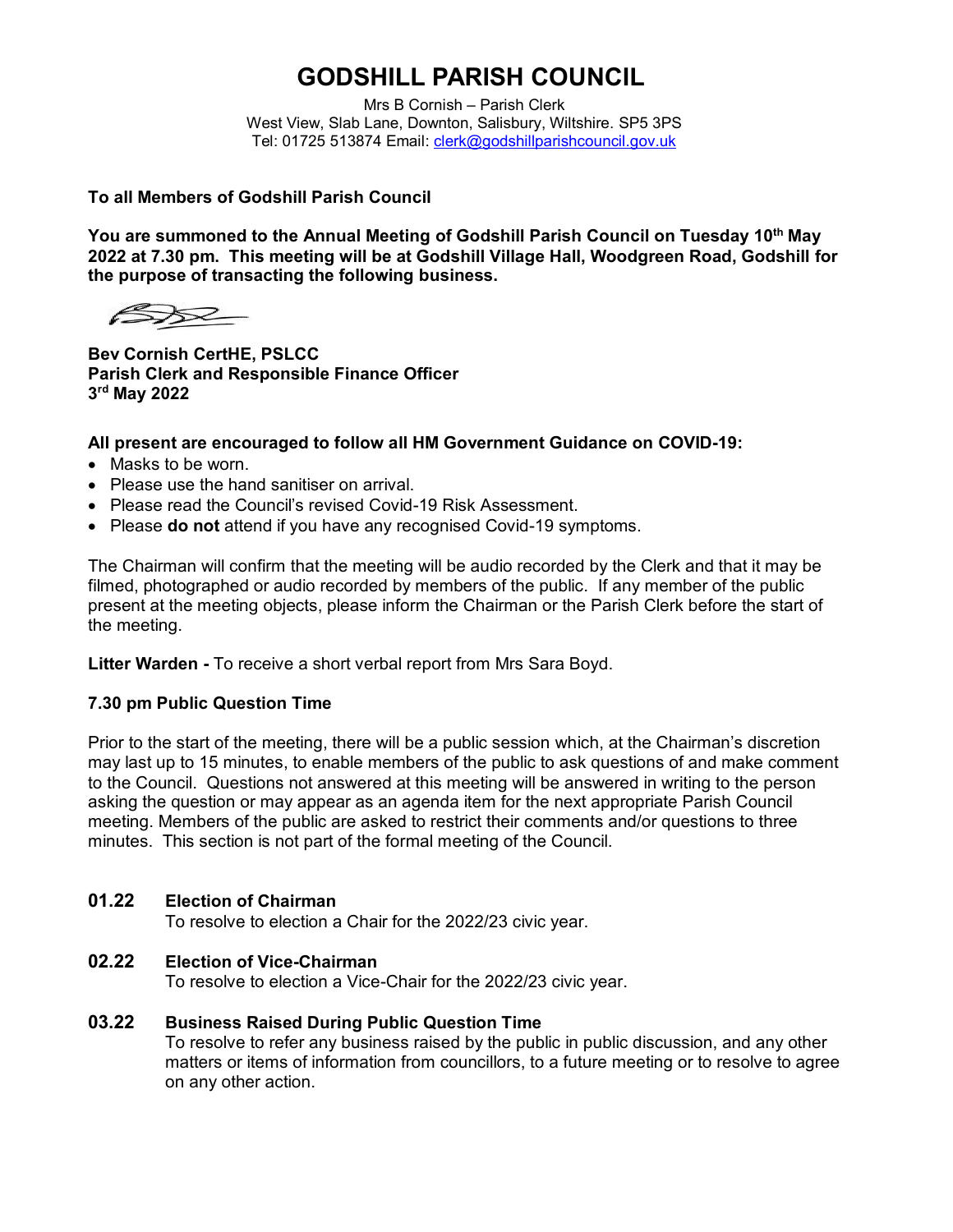## **04.22 Apologies**

To receive and consider accepting apologies for absence.

Members who cannot attend a meeting shall tender their apologies to the Parish Clerk prior to the meeting as, under Section 85(1) of the Local Government Act 1972, the members present must decide whether the reason(s) for a member's absence shall be accepted.

### **05.22 Declarations of Interest:**

- a. To receive **Declarations of Interest** in respect of matters contained in this agenda, in accordance with the provisions of the Localism Act 2011 in respect of members and in accordance with the provisions of the Local Government Act 1972 in respect of officers.
- b. To consider any **Dispensation Requests** received by the Parish Clerk and not previously considered.

### **06.22 Minutes**

To resolve to approve the Minutes of the Ordinary Meeting held on 10<sup>th</sup> April 2022.

# **07.22 Planning and Tree Work Applications:**

### **Application No. 21/00807 (Amended Plans)**

**Paysanne, Godshill Wood -** Application to vary condition 2 of planning permission 18/00262 for Dwelling; detached garage with office over; sewage treatment plant; details of lighting; demolition of existing dwelling and outbuilding to allow minor material amendment.

### **Application No. 22/00290**

**Ridge Farm, Previously 'The Studio', The Ridge, Godshill -** Application for a Certificate of Lawful Development for continued use of dwelling in breach of condition 2 (agricultural occupancy) of planning permission 77/06915.

### **Application No: CONS/22/0194**

**Moorlands Cottage, Southampton Road, Godshill –** Fell 1 x Macrocarpa tree, Fell 2 x Lawson Conifer trees

### **Application No: CONS/22/0195**

**Saltings, The Ridge, Godshill –** Prune 3 x groups of Douglas and Spruce trees

### **CONS/22/0203**

**Woodpeckers, Woodgreen Road, Godshill -** Prune 1 x Oak tree (A on plan) Prune 1 x group of Ash and other mixed species trees (B on plan) Prune 1 x group of mixed species tree (C on plan).

# **08.22 Standing Orders**

To resolve to approve the Parish Council's revised Standing Orders for 2022/23 as issued by the National Association of Local Councils in April 2022.

# **09.22 Financial Regulations**

To resolve to approve the Parish Council's Financial Regulations for 2022/23.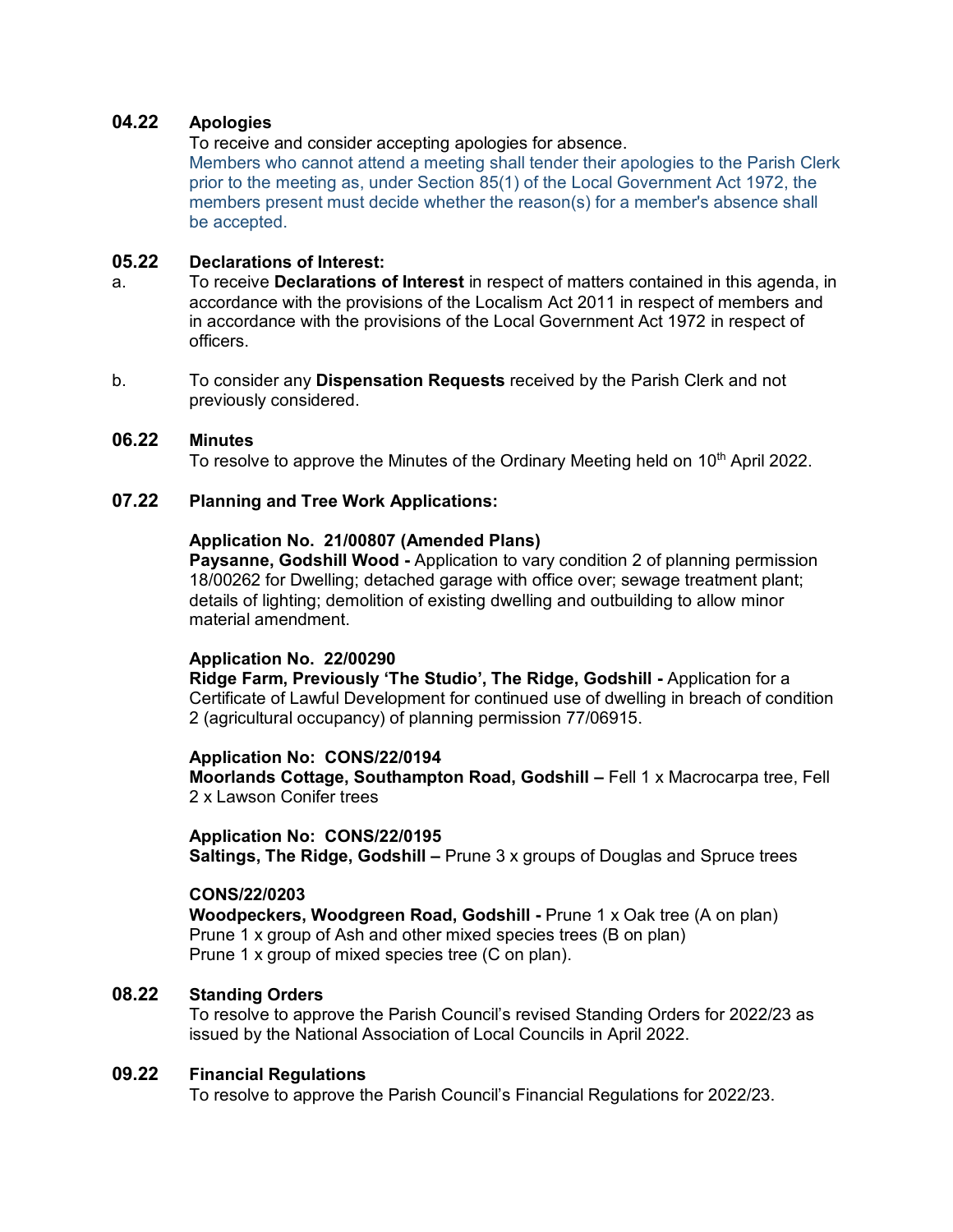# **AGENDA**

# **10.22 Re-adoption of Policies**

To consider and re-adopt the following Parish Council Policies for 2022/23:

- Risk Management Policy and Risk Registers 1-3
- **•** General Reserves Policy
- Complaints Policy
- Remote/Virtual Meeting Protocol
- Policy on Filming, Photographing, Audio Recording & Social Media Reporting of Public Parish Council and Committee Meetings
- Procedures for handling requests made under the Freedom of Information Act 2000.
- Policy on Cycling in Godshill
- Planning Protocol
- Protocol on the Audio Recording of Parish Council Meetings
- Documents pertaining to the General Data Protection Regulation (EU) 2016/679:
	- a. Information & Data Protection Policy
	- b. Document Retention & Disposal Policy
	- c. Social Media & Electronic Communication Policy

# **11.22 Asset Register**

To consider and review the Parish Council's Asset Register for 2022/23.

# **12.22 Insurance**

To confirm approval of the arrangements for insurance cover in respect of all insured risks.

# **13.22 Dates of Meetings**

To agree the dates and times of ordinary meetings of the Council for 2022/23.

# **14.22 Membership of Outside Bodies**

To resolve to appoint the following Representatives of Godshill Parish Council:

- a. Godshill Village Hall Committee (x2)
- b. New Forest Consultative Panel (x1)
- c. Footpath & Rights of Way Officer (x1)
- d. New Forest Association of Town & Parish Councils (NFALC) (x1)
- e. NFNPA Quadrant meetings (x1)
- f. Western Escarpment Conservation Area Steering Group (x1)
- g. Sandy Balls Holiday Centre (x1)

# **15.22 Clerk's Report**

To resolve to note the Clerk's Report providing information on recent issues and work completed.

# **16.22 Use of Dropbox and the Purchase of additional Hard Drive**

To consider whether to agree to the setting up of Dropbox for use by councillors and the officer to access Council documents following receipt of further information from the Clerk and to approve the purchase of an additional hard drive at the cost of £120.